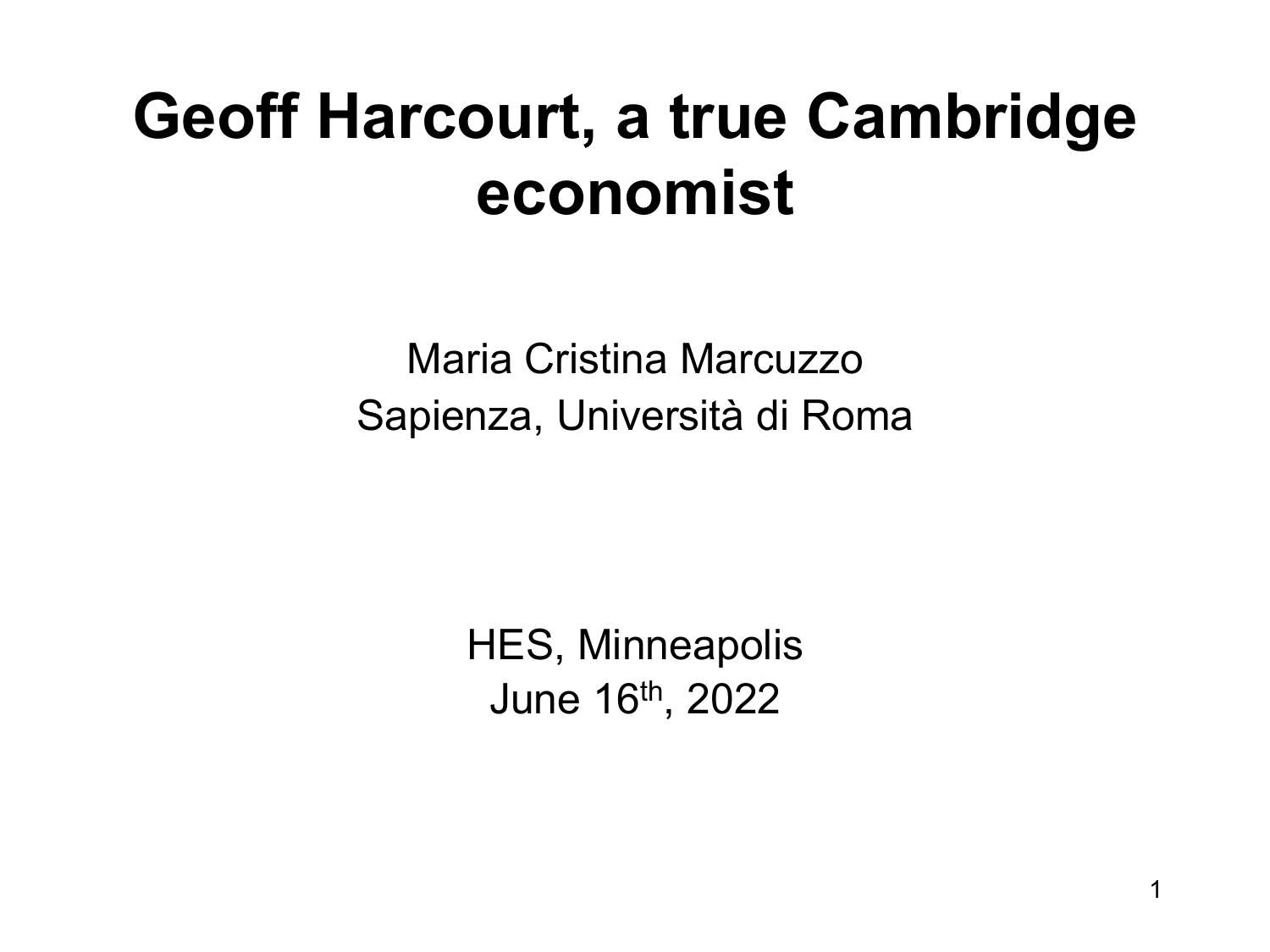## **The "Cambridge Economists"**

- Pasinetti (2007) held that Joan Robinson, Richard Kahn, Nicky Kaldor and Piero Sraffa formed 'a powerful school on the track of Keynes's economic theory' (2007: 61)
- While recognising that in reality this 'school' consisted of a group in which the strong intellectual and emotional links weighed no less than the differences in culture, attitude and political views, he nevertheless held that there was 'something […] much deeper, that shaped their intellectual affinities or attractiveness and at the same time gave rise to their strong and stormy personal relationship' (Pasinetti 2007: 63).
- That 'something much deeper', he held, lay in sharing a common approach to economics  $\frac{2}{2}$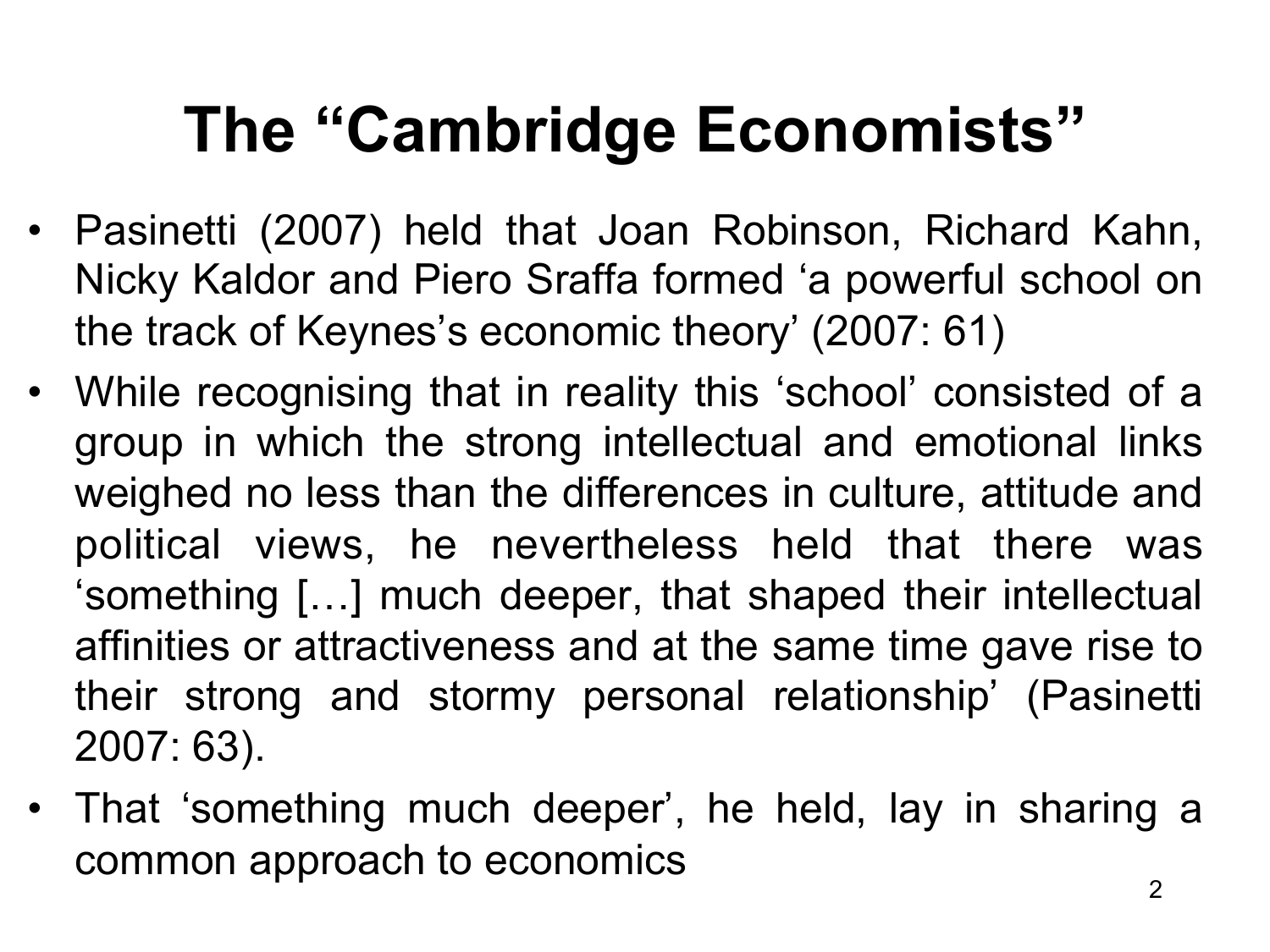#### **Geoff's approach**

- Geoff's position was on the same track as Pasinetti, in seeing Kahn, Kaldor, Keynes, Sraffa, Joan Robinson, but even Goodwin, Kalecki and Robertson as sharing the «Cambridge» identity
- The group identity stemmed from motivations, values, lifestyles and work styles which drew on the intellectual, academic and personal unconventionality of their lives
- Geoff's personal life was not unconventional, he did not come from an elitist background, but he shared the same identity as an economist
- An identity which has many dimensions and it is not to be thought of as void of differences as I will show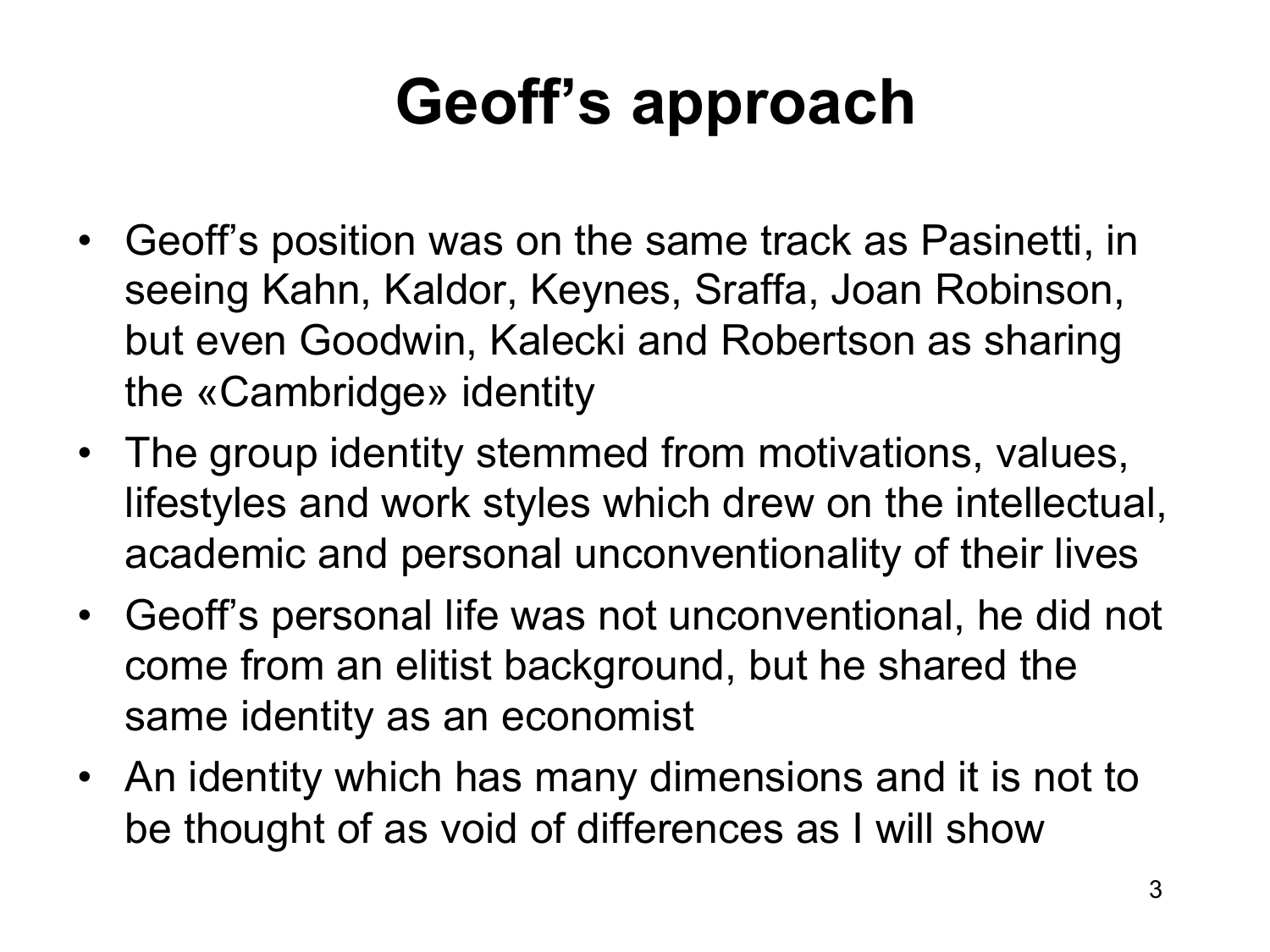#### **Common Ground**

- Sraffa, Keynes, Robinson, Kahn and Kaldor were a group characterised by personal cohesion and intellectual sharing, but also by pervading divergences and differences.
- the communication within this group, be it in the form of pair-wise collaboration on various intellectual achievements, as was the case between Keynes and Kahn and Joan Robinson and Kahn, or lack of it for the difficulty of communication, as was the case of Sraffa, to a greater or lesser degree, with the others, was marked by personal vicinity and affection in the midst of sometime heated controversies.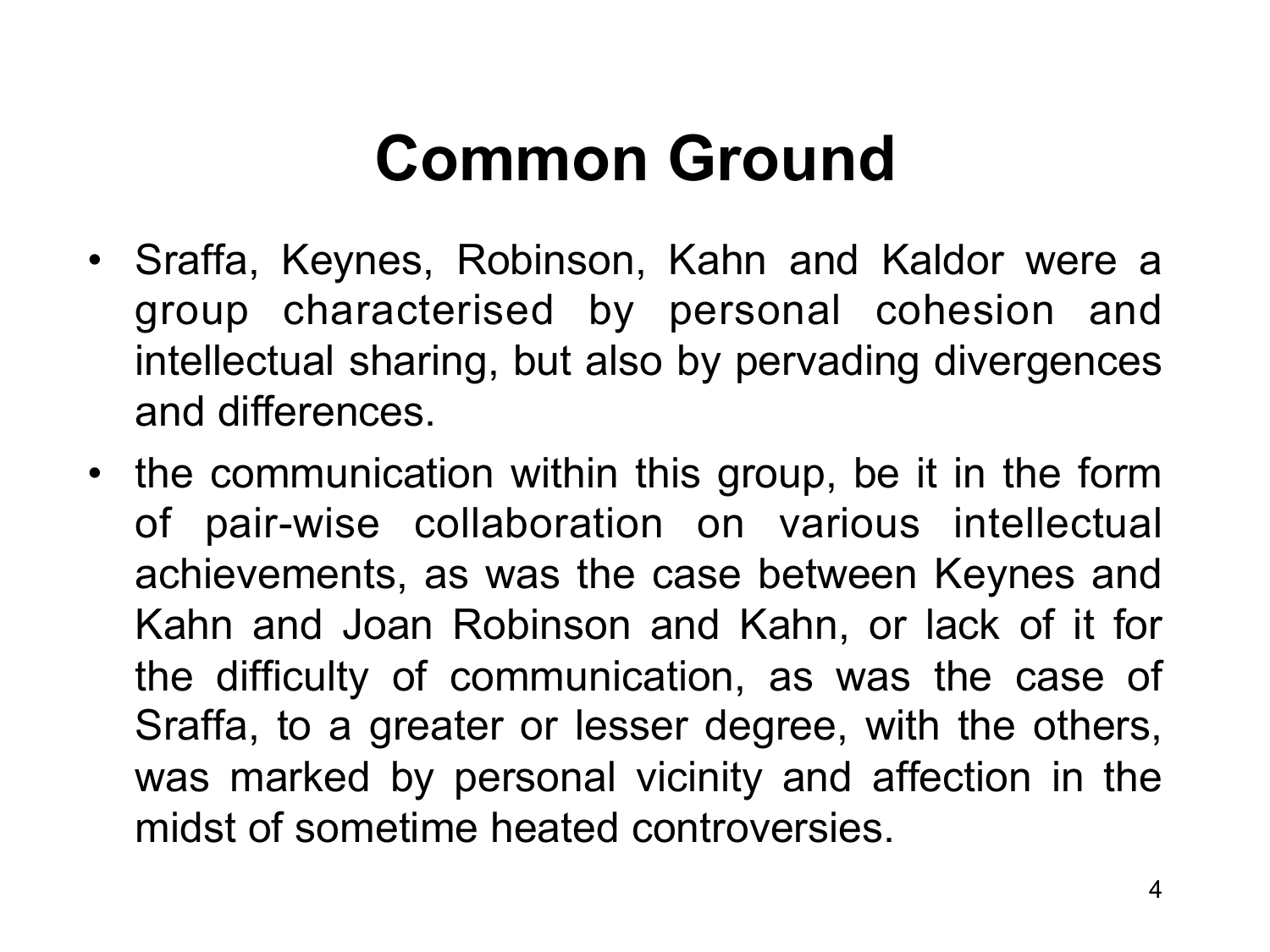#### **Divergences, differences and communalities**

- The approach to be identified as "Cambridge" can be described under the headings of divergences, differences and communalities;
- Divergences: Keynes's vs Sraffa' approach
- Differences: Robinson's vs Sraffa's approach
- Communalities: money, method and policies
- Geoff had his own personal positions on these issues, but he never ceased to see them as part of an intellectual and personal effort to understand the nature of the capitalist system and to contribute to overcome its failures. This he saw as the main characteristic of the "Cambridge approach"  $\frac{5}{5}$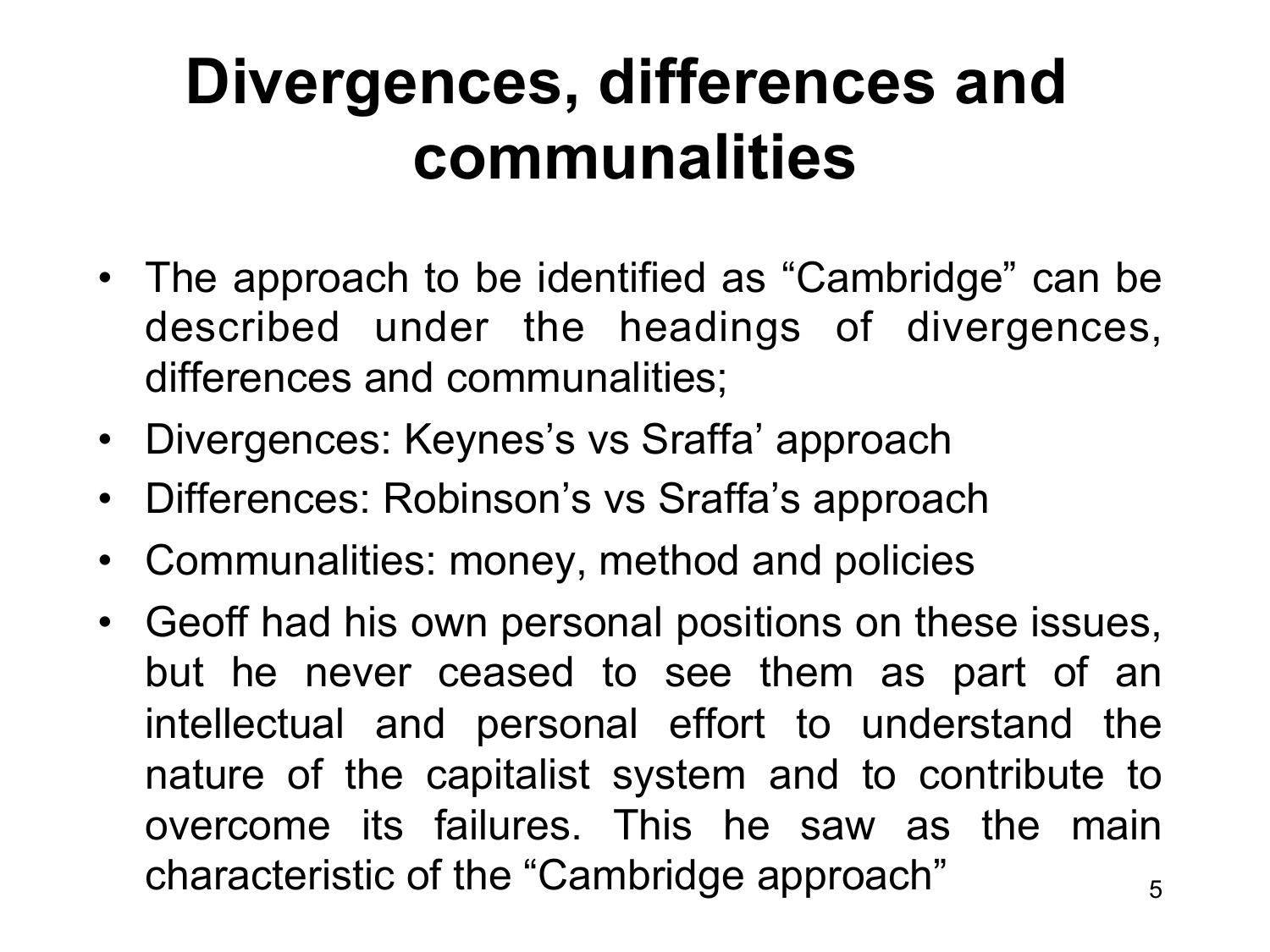#### **Marshall's imprinting: Keynes and Sraffa**

- Be it in the form of criticism, or of refinements or of extension, Marshall was taken by this group as point of reference.
- Keynes and Sraffa exposed the shortcomings of both the trust in markets and the faith in market theory inherited by Marshall.
- Sraffa: Marshall's inconsistencies arising from his method of representing the equilibrating forces of the market with a pricing mechanism of goods and factors of production based on marginal magnitudes
- Keynes: Marshall's inconsistency of expecting full employment of resources in the aggregate from individuals maximizing either utility or profit. The same of  $\epsilon$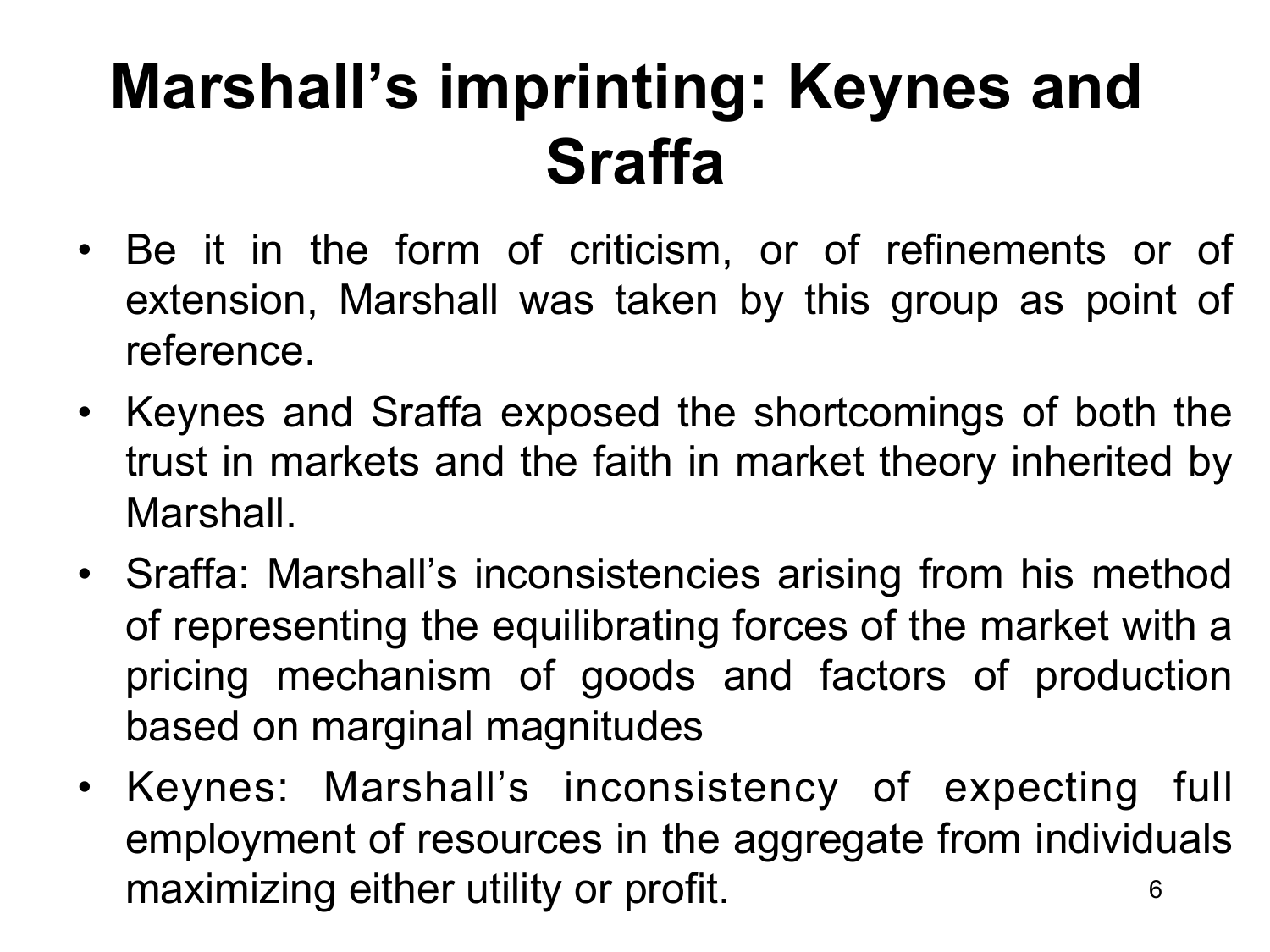## **Keynes's and Sraffa's imprinting: Kahn, J. Robinson and Kaldor**

- Kahn helped Keynes in forging the tools of the multiplier and the aggregate supply function; supported schemes to intervene in the market in the public interest.
- A fierce Keynesian throughout her life, Joan Robinson was convinced more than Kahn and Kaldor by Sraffa's arguments favouring the classical (and Marx's) political economy.
- Kaldor's growth models, theory of distribution and contributions to policy debates, made him a leading figure in Post-War Cambridge.
- Kahn and Kaldor joined forces to fight Monetarism in the 1970s.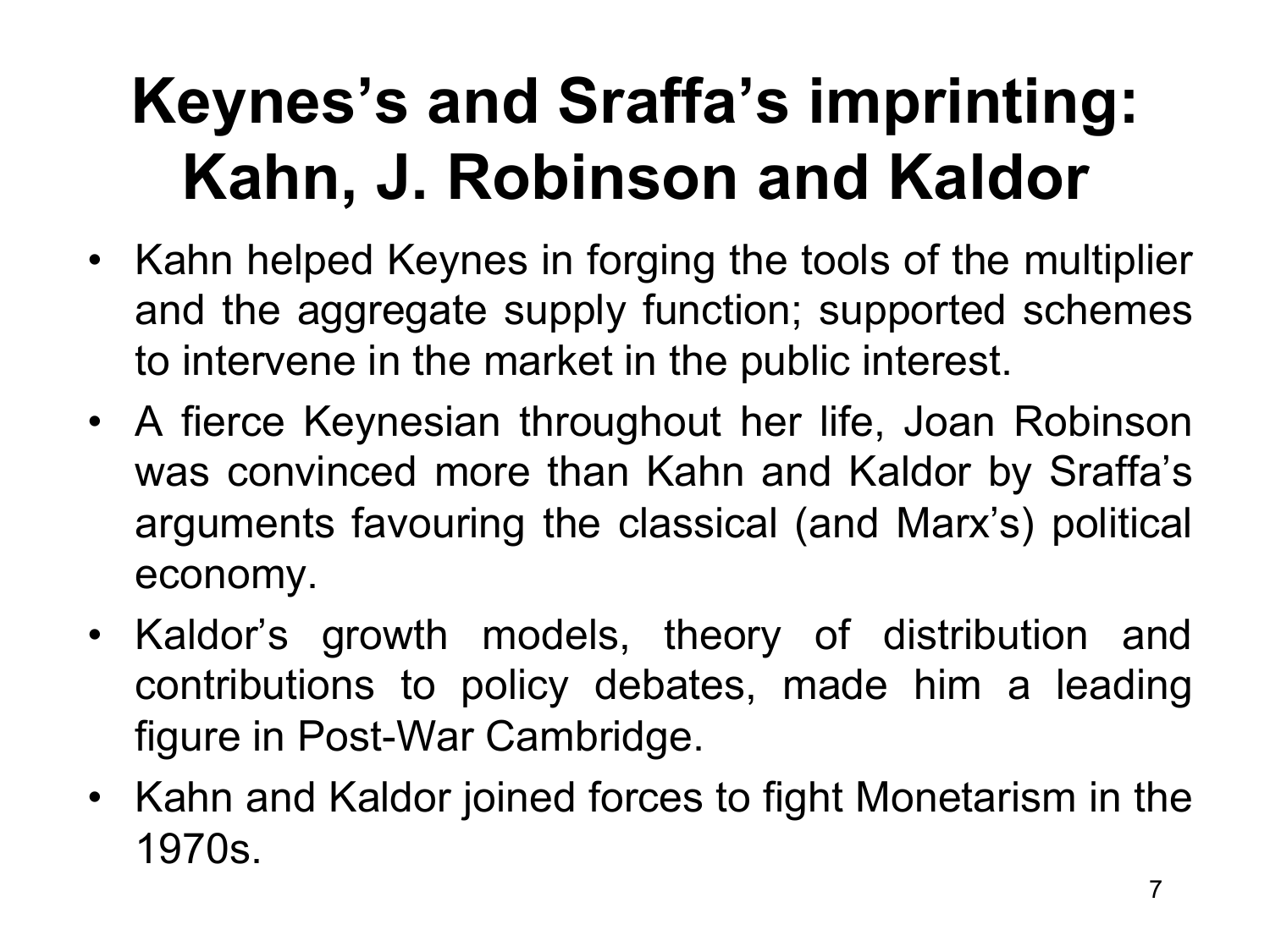## **Divergencies: Keynes's approach**

- Approach to human behaviour resting on the two pillars of conventions and expectations, supported by a notion of probability, to be evaluated with evidence and judgment, as guide to action.
- Understanding how opinions are formed is instrumental to transforming them, through the joint effects of persuasion and artfully designed institutions, with the ultimate aim of attaining the common good
- Main task of economic policy, "managing" rather than "transmuting" human nature; in the last chapter of the *General Theory* he concluded that it is "wise and prudent statesmanship to allow the game to be played, *subject to rules and limitations"* (GT: 374, italics added).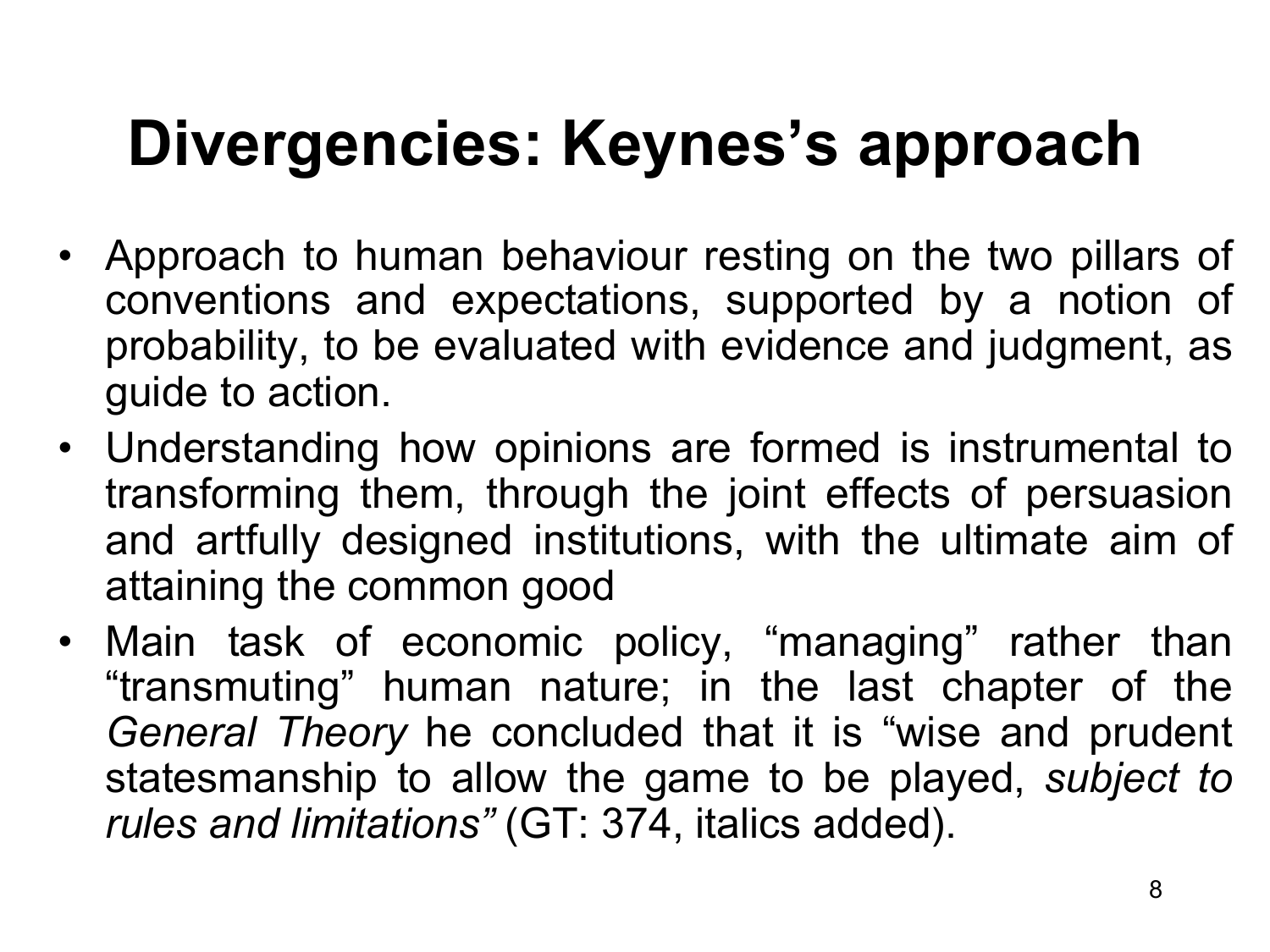## **Divergencies: Sraffa's approach**

- Given the quantities produced and the technical conditions of production for each commodity, prices are determined by a system of simultaneous equations, under the assumption that the rate of profit must be equal in all sectors.
- The distribution of the surplus is not made dependent exclusively on the technical conditions of production and the relative scarcity of productive factors, since one of the distributive variables is determined outside the system of prices and could be influenced by other economic, or even political and social, causes.
- No marginal analysis and marginal calculation in determining prices and distributive variables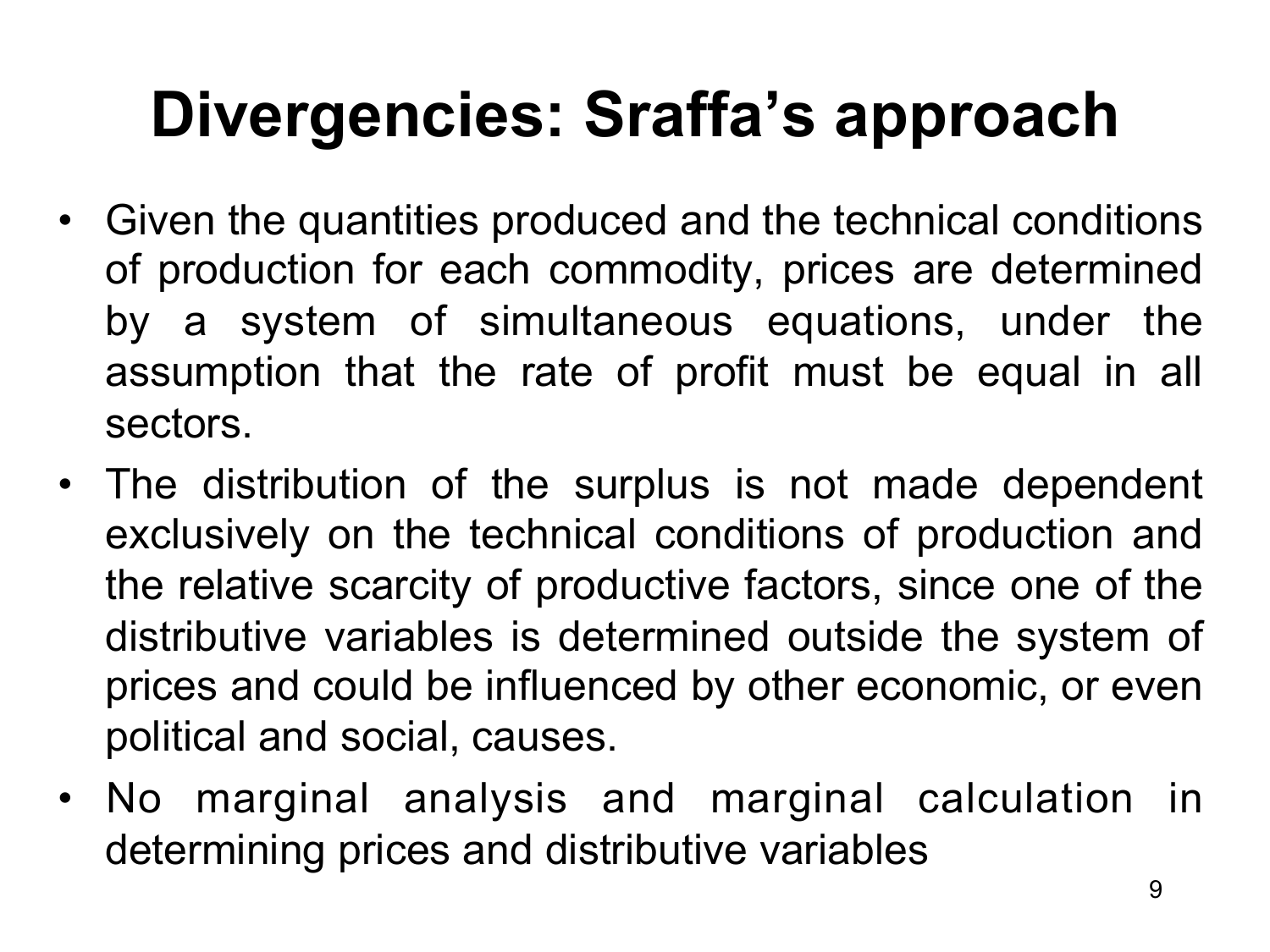# **Gulfs**

- Had Keynes been dead for a decade when PCMC was published, but had lived long enough to see Sraffa's project disclosed to the world, he would never have endorsed it
- Sraffa was "secretly sceptical of the new [Keynes's] ideas", (Robinson 1978: xii), isolating himself from the Keynesian revolution and, in turn, depriving it of his own contributions.
- The critique that Keynes, Kahn, Kaldor and Joan Robinson raised against the neoclassical paradigm went together with their apparently unquestioning acceptance—at least at a disaggregate level—of marginal analysis.
- Notwithstanding the Keynesian Revolution, Cambridge economics remained Marshallian and therefore far away from Sraffa's background and frame of mind.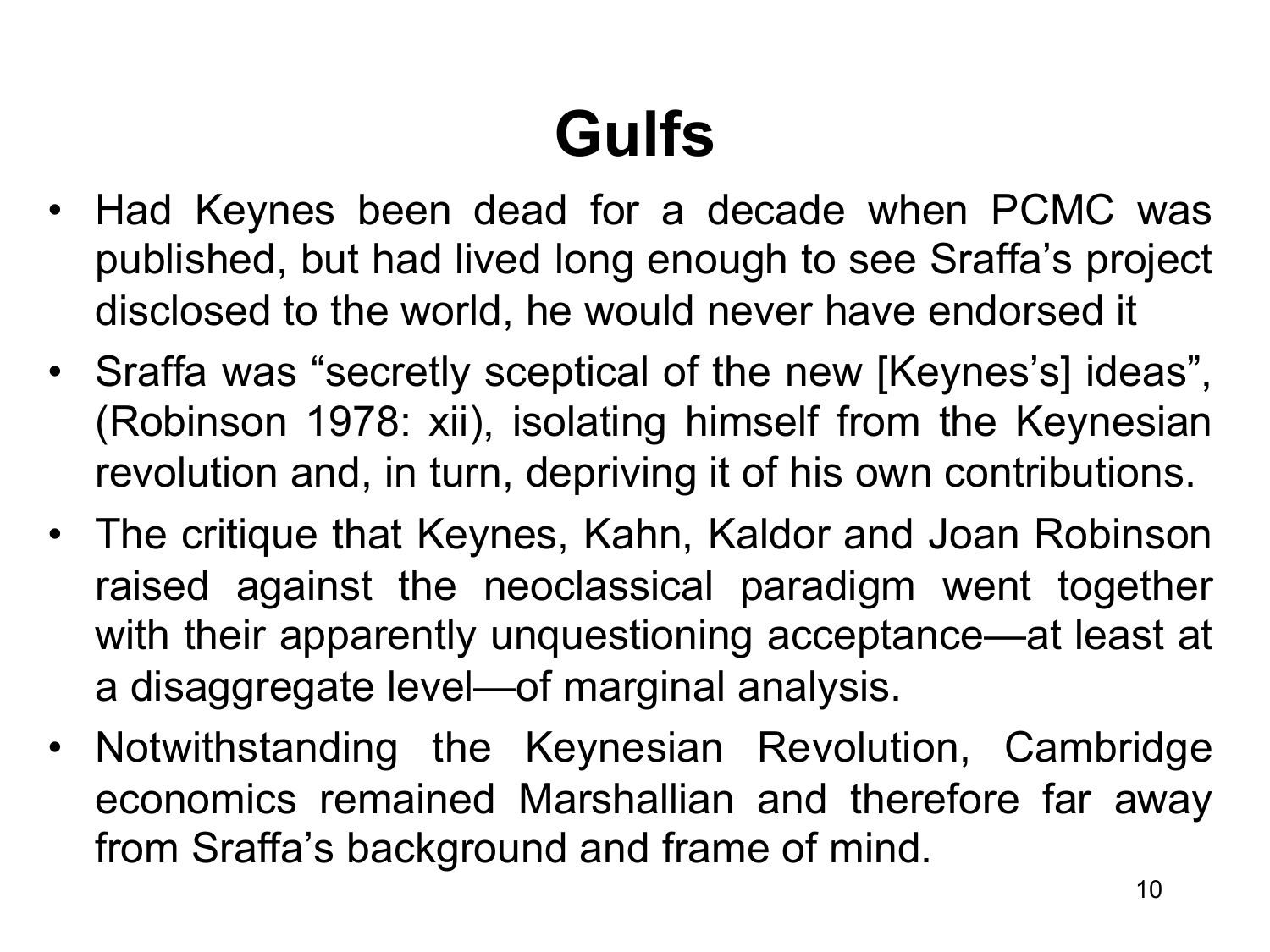# **Robinson misinterpreting Sraffa**

- Joan Robinson tried to incorporate Sraffa's prices into the Keynesian framework; more willing than Kahn to enlarge the Cambridge approach beyond the boundaries of Keynesian economics.
- Some misunderstanding of Sraffa's point
- *apparent* change in the quantity of output to be distributed whenever there is a change in its value due to a change either in wages or in profits (Introduction to Ricardo's *Principles)*
- Robinson interprets it as the impossibility of comparing two different aggregates of commodities at two different points in time because of the impossibility of singling out the effects of a change in distribution.
- I think that Geoff sided with Robinson n on the issue of logical vs historical time, although he may have not her interpretation of Sraffa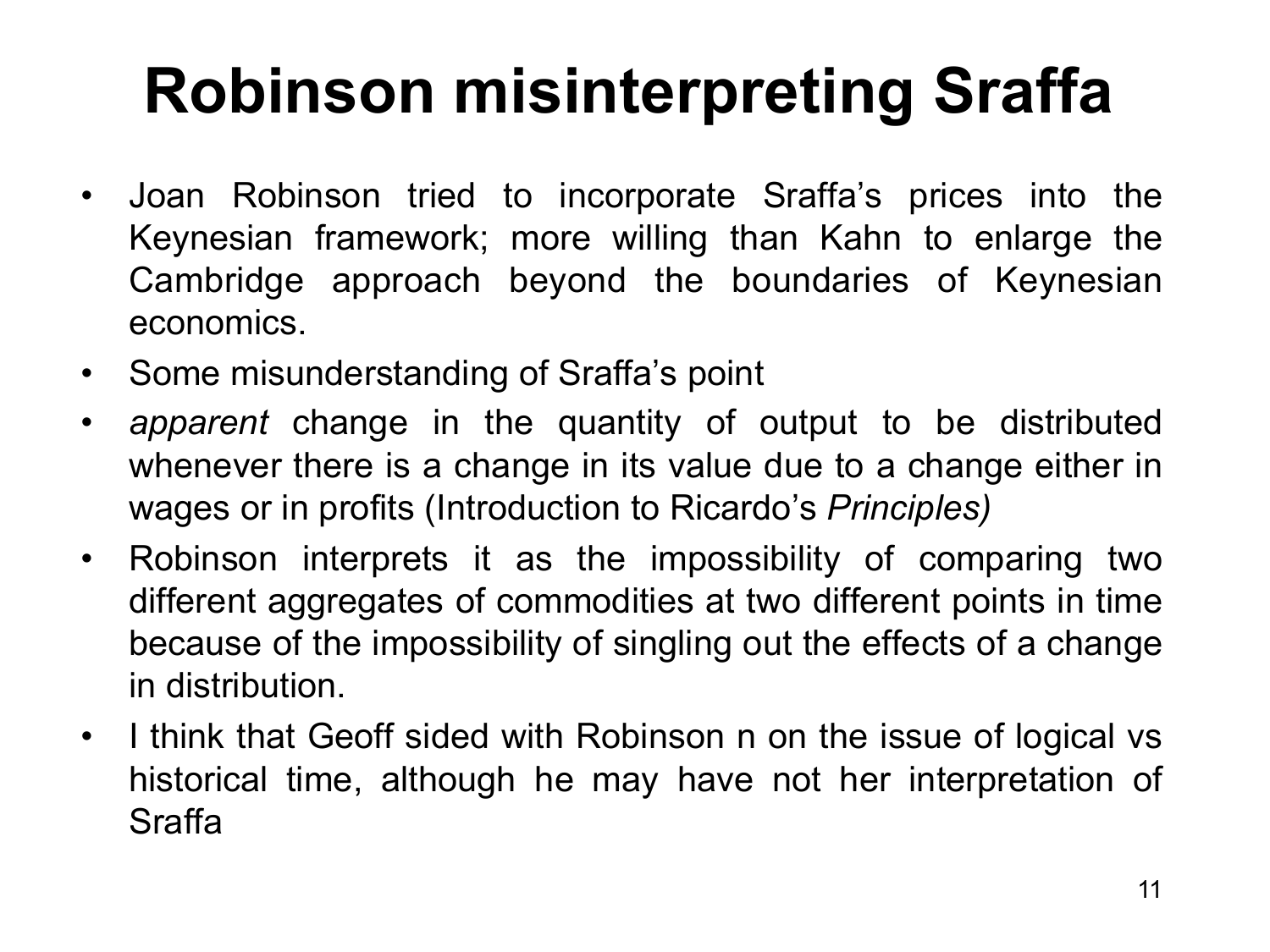# **Communalities: Money?**

- The rate of interest as a monetary phenomenon, ruled by institutional and conventional factors (Keynes)
- The quantity of money necessary to bring about a fall in the rate of interest varies with the circumstances and the state and responsiveness of the market (Kahn)
- The quantity of money in a credit economy comes into existence as a result of bank lending. The increase in the supply of money in circulation is the response to demand and not an autonomous event (Kaldor)
- Sraffa shared the idea of the rate of interest as a monetary and a highly conventional phenomenon.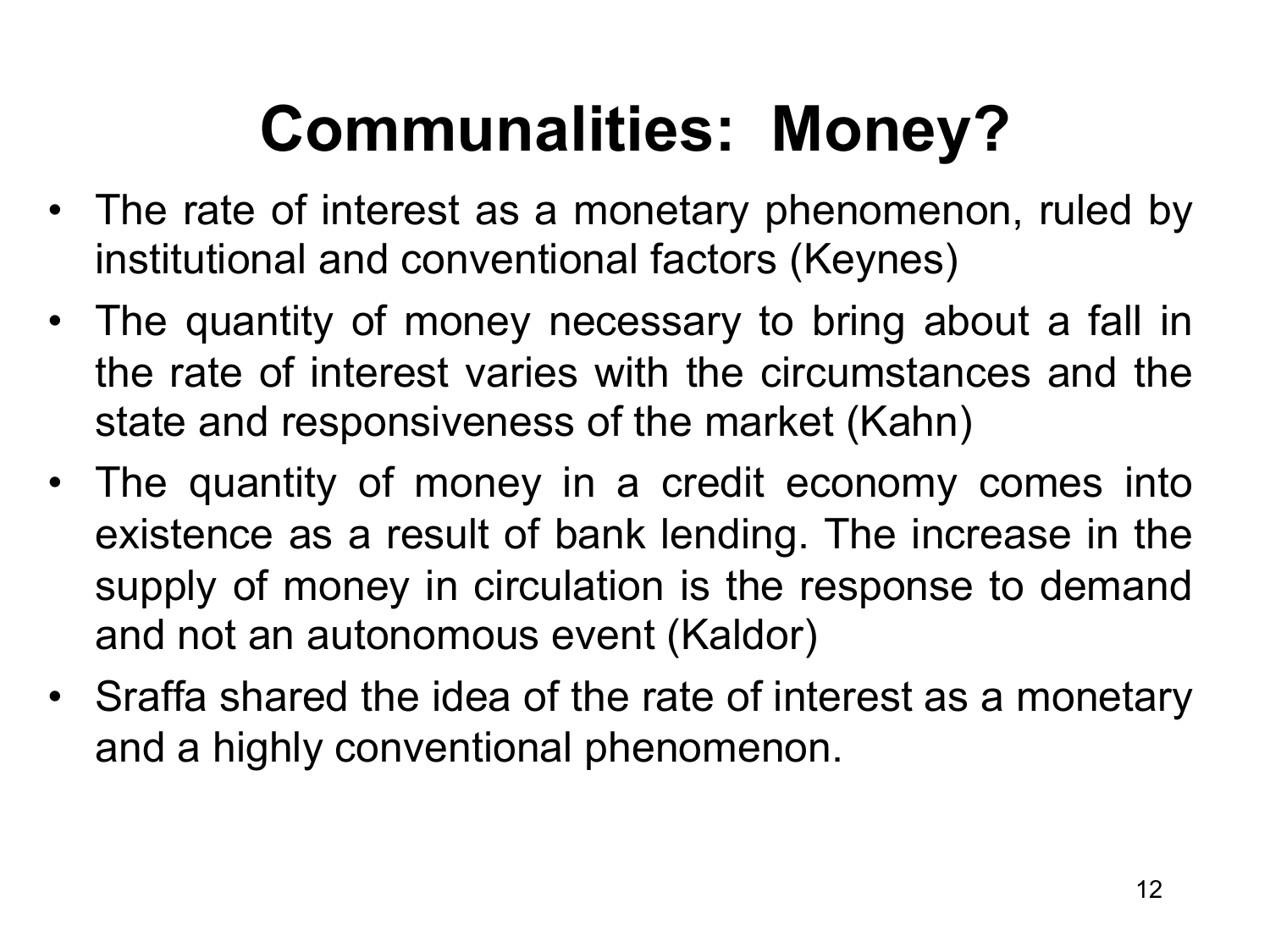#### **Communalities : Method**

- Keynes: "we cannot hope to make completely accurate generalisations" (GT: 254) is because the economic system is not ruled by "natural forces". The task of economics is rather to "select those variables which can be deliberately controlled and managed by central authority in the kind of system in which we actually live". (ibid.)
- Sraffa: "I have no intention to put forward another mechanical theory which, in one form or another, states again that income distribution is determined by natural, or technical or even accidental, circumstances, which in any case are such that they make any action taken by either part, in order to modify, futile….I do not see any difficulty in the determination of the rate of profit through a controlled or conventional interest rate, provided that the rate of profit will not be assumed to be determined by external unchangeable circumstances." (SP D3/12/111)